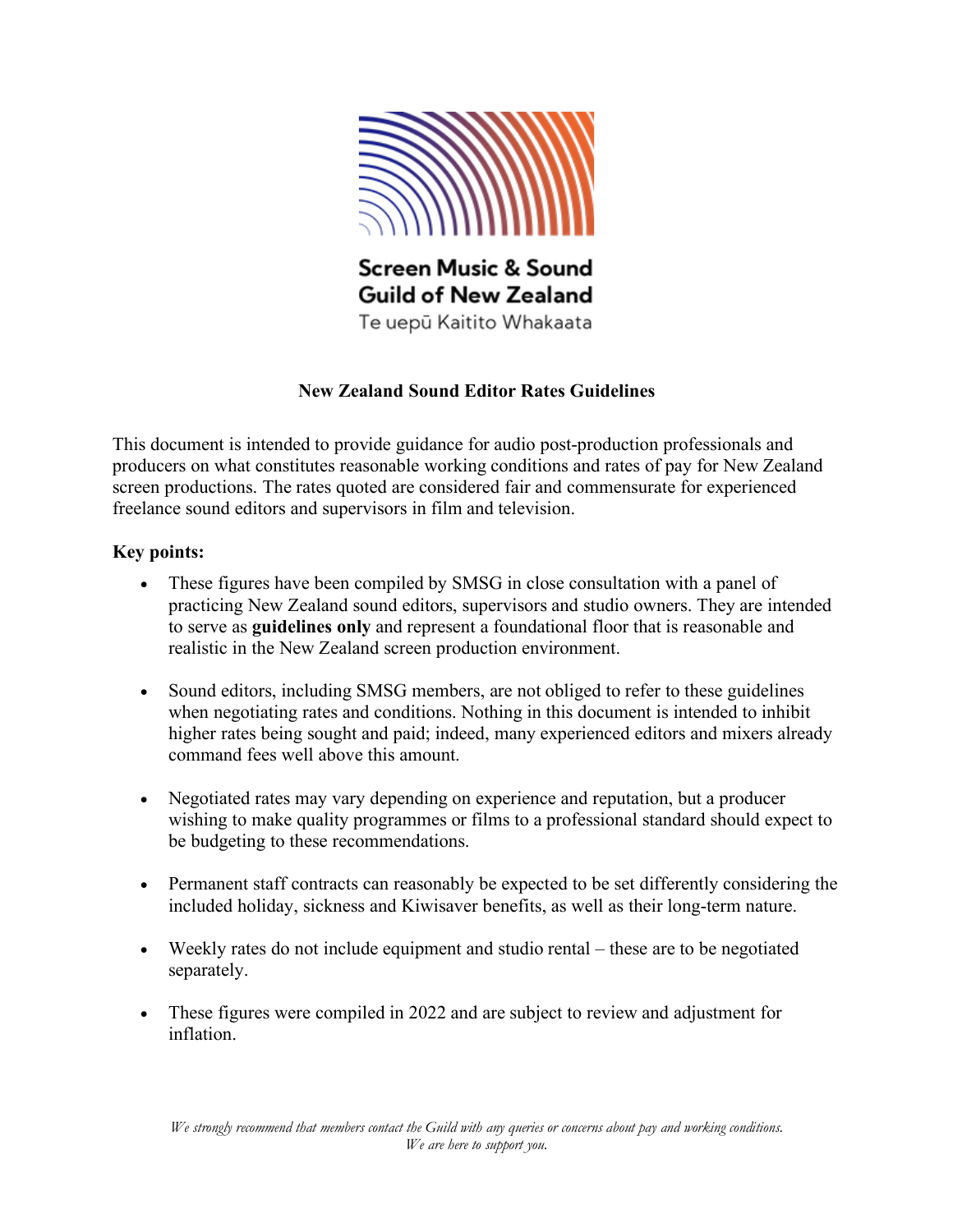# **Sound Editor Rate Card**

(Figures quoted are in \$NZ and exclusive of GST)

These rates are usually negotiated as a weekly rate for a 40-hour week or an eight-hour day.

It is generally accepted that the normal working day is between the hours of 9am and 6pm inclusive of a 1-hour unpaid lunch break.

Reasonable working hours can fall between 9am and 7pm by negotiation. When a shift extends beyond these hours overtime rates should apply. Work conducted outside these hours (as distinct from overtime – for example, overnight shifts) should attract a penal rate of T1.25

Sound editors working as independent contractors can set their own hours within reasonable bounds.

#### **For Domestic productions of any type:**

#### **Apprentice Sound Editor**

\$1000 per week \$25.00 per hour

#### **Assistant Sound Editor**

 $$1,800 - $2,100$  per week \$45 – \$52.50 per hour

#### **Foley Artist**

 $$2,700 - $3,000$  per week \$67.50 – \$75 per hour

#### **Sound Editor (including Foley Editors)**

\$2,700 – \$3,000 per week \$67.50 – \$75 per hour

#### **Supervising or Senior Sound Editor**

 $$3,200 - $3,600$  per week \$80.00 – \$90 per hour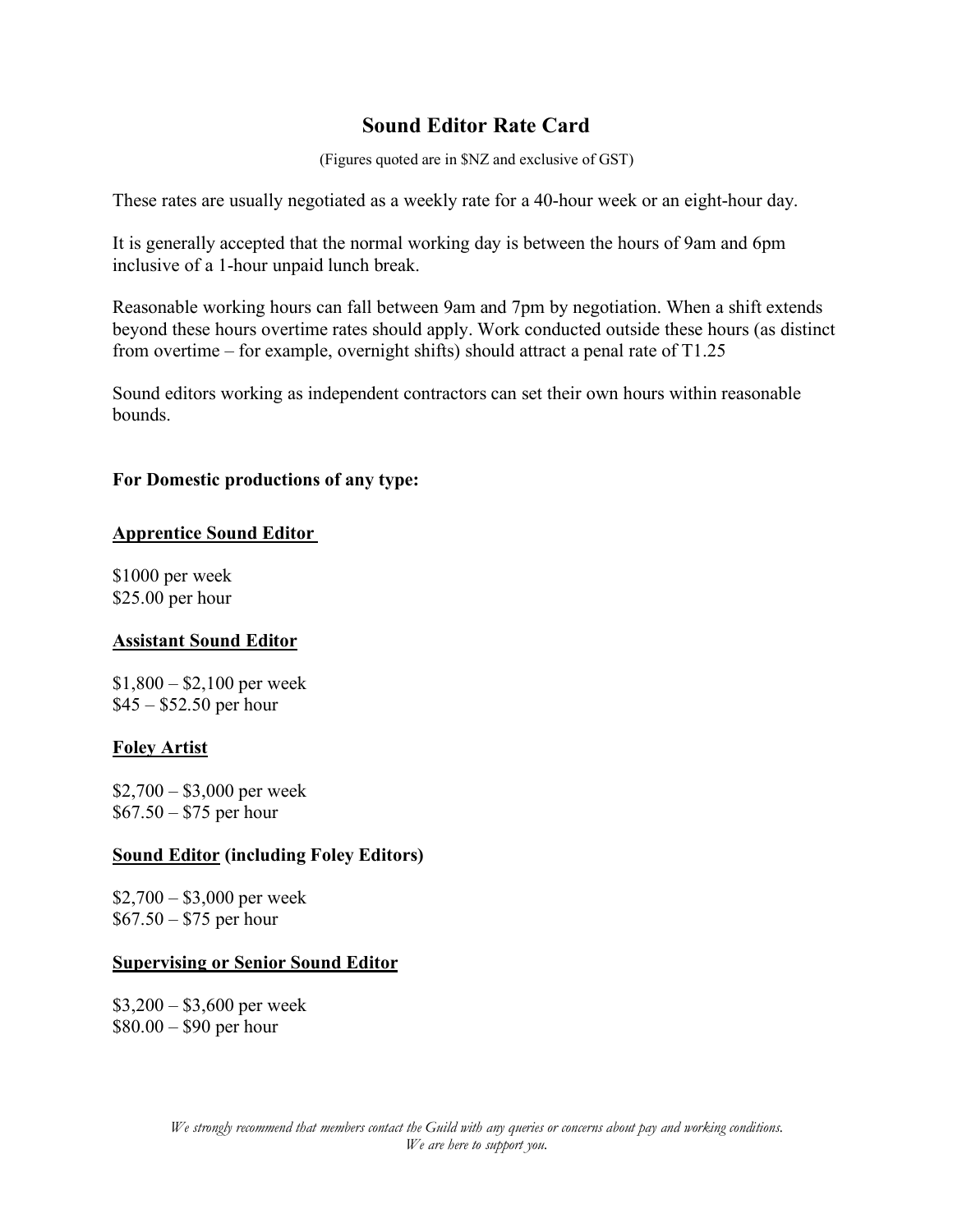#### **Recommended Overtime Rates:**

First two hours at T1.5. All hours thereafter at T2. 6th consecutive day worked at T1.5 7th consecutive day worked at T2

Rest period: A minimum break of 10 hours must occur between shifts. Any worked hours that break this turnaround will be at T2.

Public holidays falling within the duration of the post-production schedule should be charged at T2 or T1.5 plus a day off in lieu.

## **Scheduling:**

The post-production schedule should define a specific duration and finish date for a project's completion beyond which the fee should be re-negotiated at the appropriate rate (daily or weekly).

• **Film:** A "starting" soundpost schedule for non-complex film soundtracks based on approximately 90 minutes running time, should include **minimum** 6 weeks for sound editorial/track-lay and 3 weeks for premix, final mix and deliverables. Complex recuts occurring within 10 working days of mix dates require additional editorial time and are considered overages.

More complex soundtracks or VFX-heavy films can have sound-post schedules of up to 20 weeks for track-lay and 8-12 weeks for mix – and beyond. It must be emphasised that there is no "one size fits all" schedule.

• **TV episodes** work on a running-time schedule for sound editorial. A minimum of 5 minutes and a maximum of 8.5 minutes can reasonably be expected to be completed per day, equating to a minimum 5-day sound editorial period for a standard 42-minute long "TV hour" episode.

Additional running time and/or recuts occurring within 10 days of mix are considered overages.

It should be assumed that the sound supervisor and sound editorial crew are engaged throughout the entire sound edit and mix period.